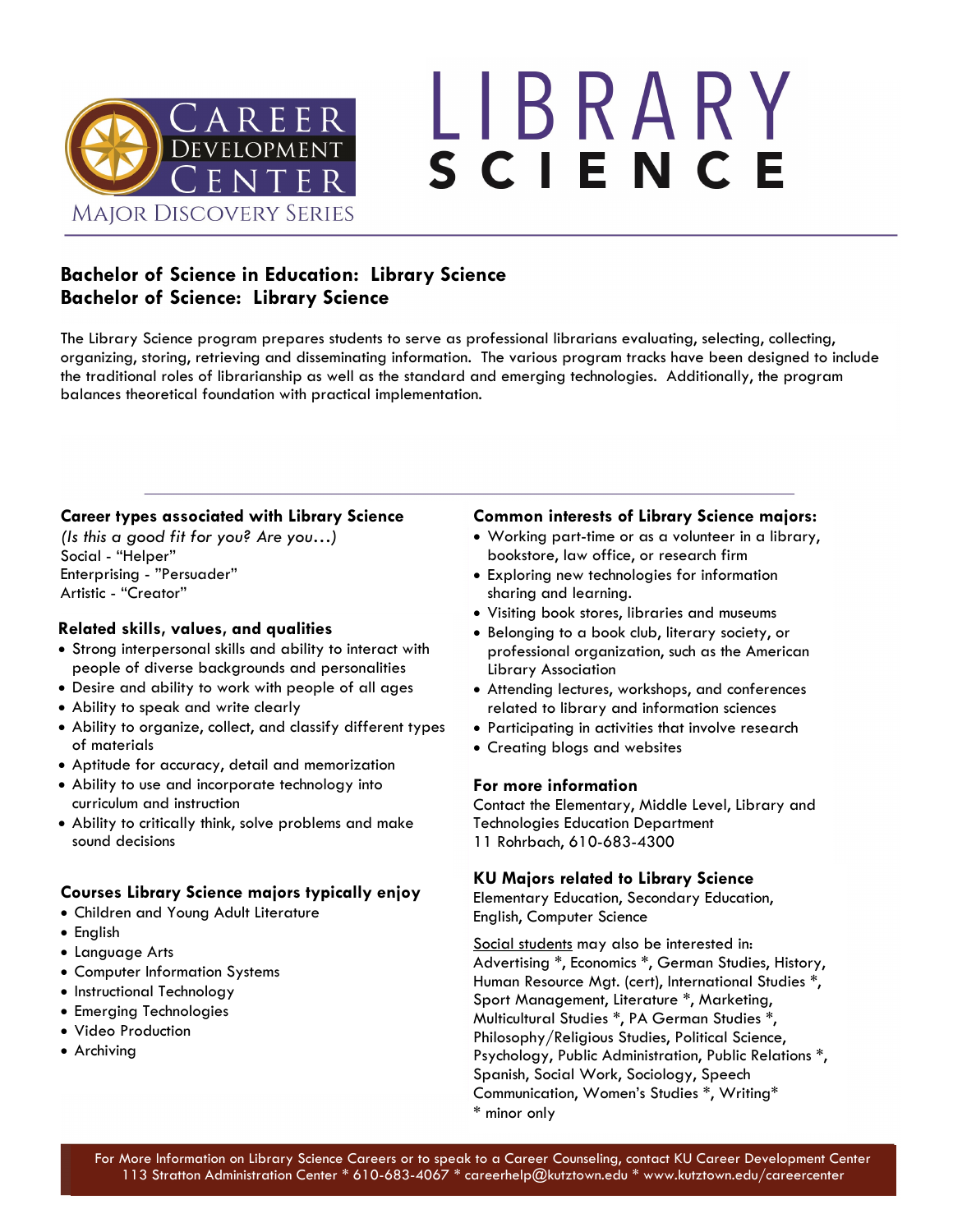# FOUR STEPS **TO SUCCESS**

EXPLORE >DISCOVER >EXPERIENCE >IMPLEMENT

2<sup>ND</sup> YEAR

# 1<sup>ST</sup> YEAR

- Enroll in the Career Exploration Certificate.
- Attend info sessions to learn about career development and personal branding.
- Take a career assessment to identify and confirm interests.
- Get involved in campus clubs and organizations.
- Develop basic workplace skills through jobs or volunteer work.
- Talk with professors, family, and friends about career ideas.
- Conduct informational interviews with professionals working in fields of interest.
- Develop a relationship with your professors and faculty advisor.
- Meet with CDC career
- Attend info sessions to learn about resume writing, and externships.

coach.

- Confirm your choice of major and consider options for double major or minor.
- Research careers of interest.
- Complete a job shadowing (externship) experience.
- Seek meaningful employment or volunteer work in a field related to your major.
- Explore options for undergraduate research and study abroad.
- Write a resume and have it reviewed by the CDC.
- Manage your online presence.
- $3<sup>RD</sup>$ YFAR
- Enroll in the Career Success Certificate.
- Complete an internship and/or undergraduate research.
- Attend info sessions about internships, interviewing, job search strategies, and grad school.
- Build a LinkedIn profile and continue to monitor your online presence.
- Complete a mock interview.
- Build skills through research projects, part-time employment, and volunteer work.
- Participate in Careers Cafe & networking programs.
- Attend internship & job fairs.
- Take on a leadership role in a student organization or work.
- Consider graduate school options and prepare for admissions tests.

# 4TH YEAR

- Attend your senior kick-off and other info sessions to prepare for job search/grad school.
- Update your resume and LinkedIn profile.
- Create cover letter drafts.
- Gain experience through
- internships and/or undergraduate research.
- Secure references for job/grad school applications.
- Create your "30 second" commercial.
- Meet with CDC to develop job search strategies.
- Research employers.
- Network with professionals through events and social media.
- Join a professional organization in your discipline.
- Attend the senior etiquette dinner.
- Participate in job fairs and on-campus interviewing.

### **Sample Career Titles**

Library Science majors can be found working in a wide variety of career fields. Here are just some career titles that may be of interest. Please note that some jobs may require further education and training.

- Adult Education Teacher
- Alumni Relations Coordinator
- Assistant Principal
- Child Life Specialist
- College Professor/Dean
- Community Librarian
- Community/Public Service Administrator
- Counselor
- Day Care Administrator
- Education and Training Administrator Missionary Worker
- Education Management Specialist
- Educational Administrator
- Education Consultant
- Educational Materials Sales Rep
- Educational Researcher
- Educational Resource Coordinator
- Elementary School Teacher
- Employee Training Instructor
- Grant Writer
- Guidance Counselor
- Historic Site Administrator
- Instructor, College/University
- Kindergarten Teacher
- Librarian
- Library Consultant
- Media Center Specialist
- 
- Peace Corps/VISTA Volunteer
- Personnel Director
- Preschool Administrator/Teacher
- Preschool Principal
- Registrar
- Religious Education Teacher
- Religious Education Coordinator
- Resource Teacher
- School Social Worker
- School Superintendent
- Secondary School Teacher
- Social Services Volunteer
- Student Admissions Administrator
- Curriculum Specialist
- Technology Specialist
- Textbook Writer
- Training Specialist
- Tutor
- Vocational Rehab Counselor
- Vocational/Technical Teacher

To learn more about these careers, visit http://online.onetcenter.org or www.bls.gov/oco.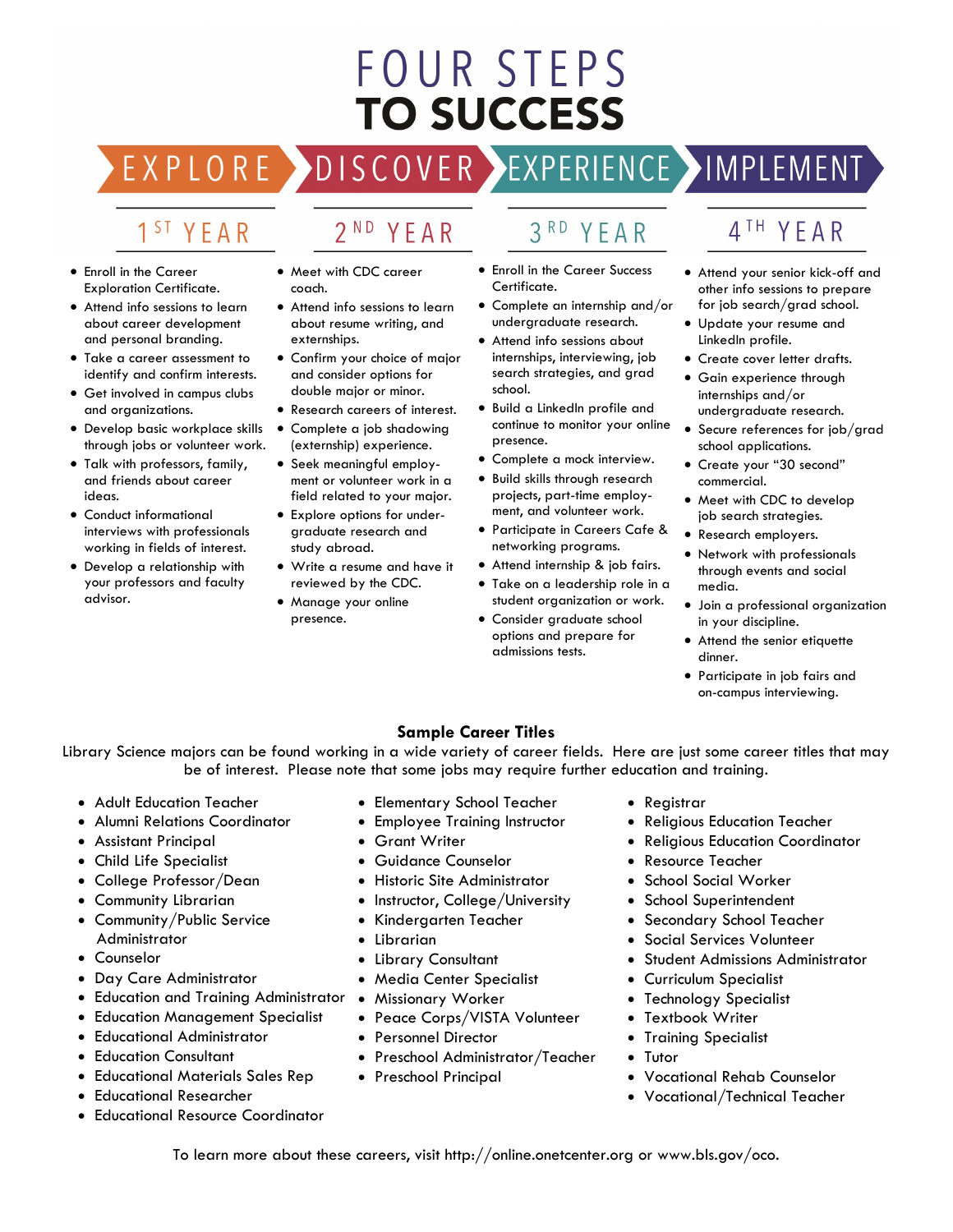#### **Common Internship Sites and Employers**

Library Science majors often find internships and employment in the following fields/industries:

- Business and Industry
- Camps
- Public and Private Schools
- Churches
- Colleges and Universities

i handshake

• Youth Services

- Community Centers/Non Profits
- Educational Publishers
- Day Care Agencies
- Hospitals
- Libraries
- State and Federal Government

 Handshake is the primary online resource for preparing and connecting students and alumni with employers.

### **Useful Websites for Library Science Majors**

Whether you are researching related career fields, applying for internships or jobs, or planning to join a professional association, these websites are for you!

| <b>Industry/Employment Information</b> | <b>Job/Internship Search Boards</b>    | <b>Professional Associations</b>              |
|----------------------------------------|----------------------------------------|-----------------------------------------------|
| O*NET OnLine                           | <b>PA-REAP</b>                         | <b>PA School Librarians Association</b>       |
| http://online.onetcenter.org           | www.pareap.net                         | www.psla.org                                  |
| Occupational Outlook Handbook.         | PA-Educator.net                        | PA Library Association                        |
| www.bls.gov/ooh                        | www.paeducator.net                     | www.palibraries.org                           |
| PA Department of Education             | Southern Teacher's Agency              | American Library Association                  |
| http://www.education.pa.gov            | www.southernteachers.com               | www.ala.org                                   |
| NJ Department of Education             | <b>Education Job Page</b>              | <b>Public Library Association</b>             |
| www.state.nj.us/education              | www.nationjob.com/education            | www.ala.org/pla                               |
| <b>Education Week</b>                  | School Spring                          | PA State Education Association                |
| www.edweek.org                         | www.schoolspring.com                   | www.psea.org                                  |
|                                        | US-REAP<br>www.usreap.net              | PA School Board Association<br>www.psba.org   |
|                                        | School-Jobs<br>www.school-jobs.net     | National Education Association<br>www.nea.org |
|                                        | LinkedIn Jobs<br>www.linkedin.com/jobs | Assoc. of Research Libraries<br>www.arl.org   |

Teachers of English to Speakers of Other Languages www.tesol.org

American Federation of Teachers www.aft.org

Assoc. for Library & Info. Science Edu. www.alise.org